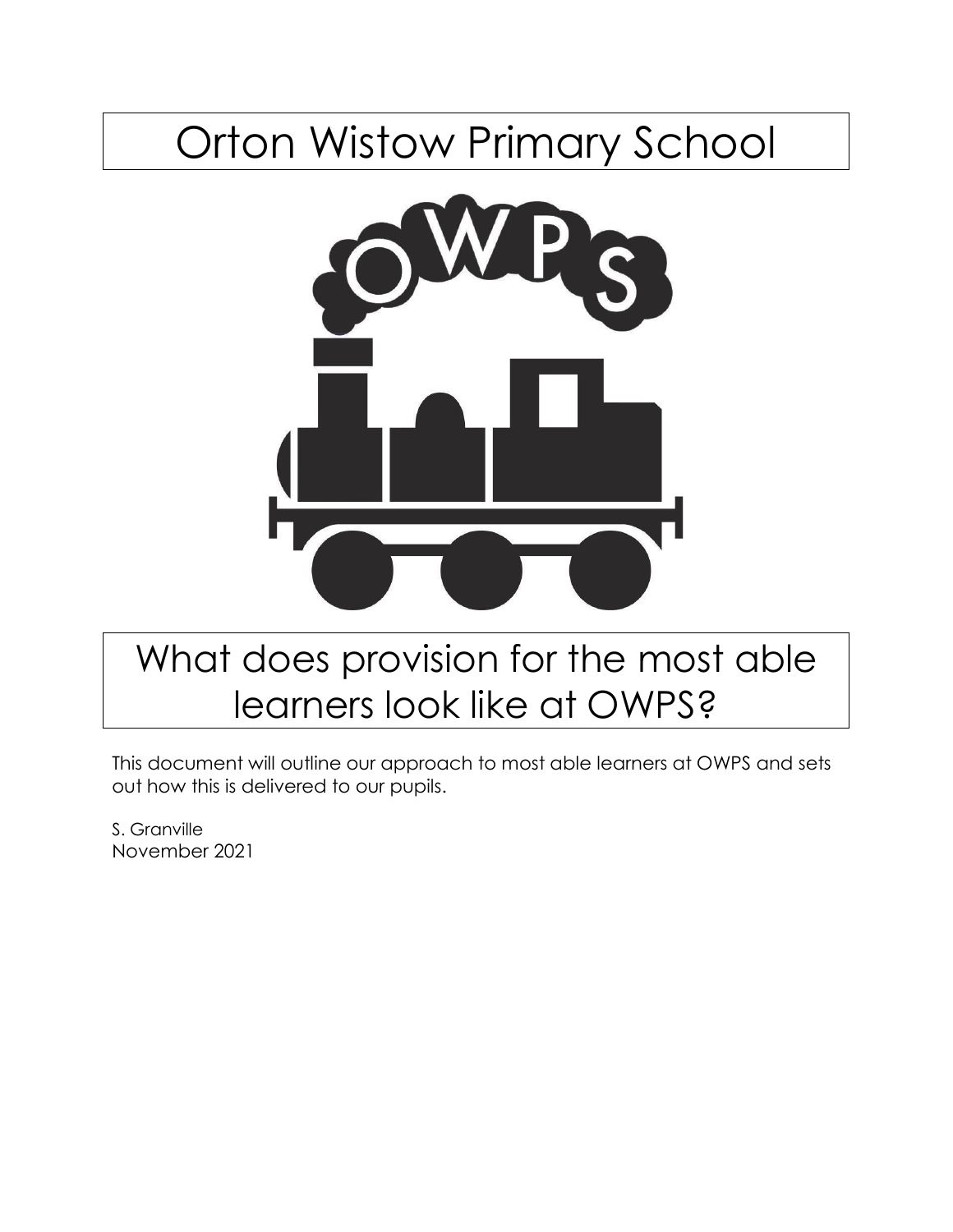### **1. Our vision (Intent)**

At Orton Wistow Primary School we value the individuality of all our children. We are committed to giving all children every opportunity to achieve the highest of standards and we pride ourselves on offering a broad and balanced curriculum and having high expectations for all children. The achievements, attitudes and well-being of all our children matter, however this document is to define our intent and implementation of provision for our most- able learners.

The DFE describes this group as pupils who achieve (or have the ability to achieve) at a level significantly above age related expectations for their year group. The report 'Educating the Highly Able' produced by the Sutton Trust in July 2012 suggests the focus should also be on those capable of excellence in school. There has been a move away from the term 'Gifted and Talented', with the idea that this is a wider group, with 'room at the top' and that we need to raise aspirations for those with potential to become the highest attainers.

The 2014 National Curriculum states that teachers should have high expectations for every pupil, and that 'They should plan stretching work for pupils whose attainment is significantly above the expected standard.'

Within our own revised 'Curriculum 2.0,' we ensure progression in knowledge, building on learning from previous years, and recognise the challenge required by our most able learners to apply this in a range of contexts and to demonstrate mastery.

#### **2. Identification of our Most Able Learners**

At OWPS, we use a range of strategies to identify our most able learners, including:

- Formative assessment- day to day teacher observation and assessment
- Results of tests and assessments (e.g. Foundation Stage Profile, KS1 and KS2 SATs, PIXL assessments)
- Discussion with pupils
- Discussion with other staff
- Information from parents and carers
- Recognising other characteristics of learners, for example identifying those pupils who:
	- Are highly articulate and verbally fluent.
	- Quick and logical responding to problem-solving activities.
	- Retain and recall information easily- have a strong semantic memory.
	- Can apply knowledge across a range of areas of the curriculum, making links between different subject areas.
	- Shows unusual and original responses and can justify opinions.
	- Have a lively or creative imagination.
	- Excel in an outside interest/ skill.

The school holds a register of its' most able learners and this is updated at the end of each term.

When identifying children who are our most able learners, we will remember that these children may:

- Achieve highly in one area or achieve highly across the curriculum.
- Need to focus more on developing social as well as academic skills.
- Lack motivation and/ or attempt to disguise their abilities.
- Have been identified as SEND or have poor coordination or motor skills (e.g. handwriting)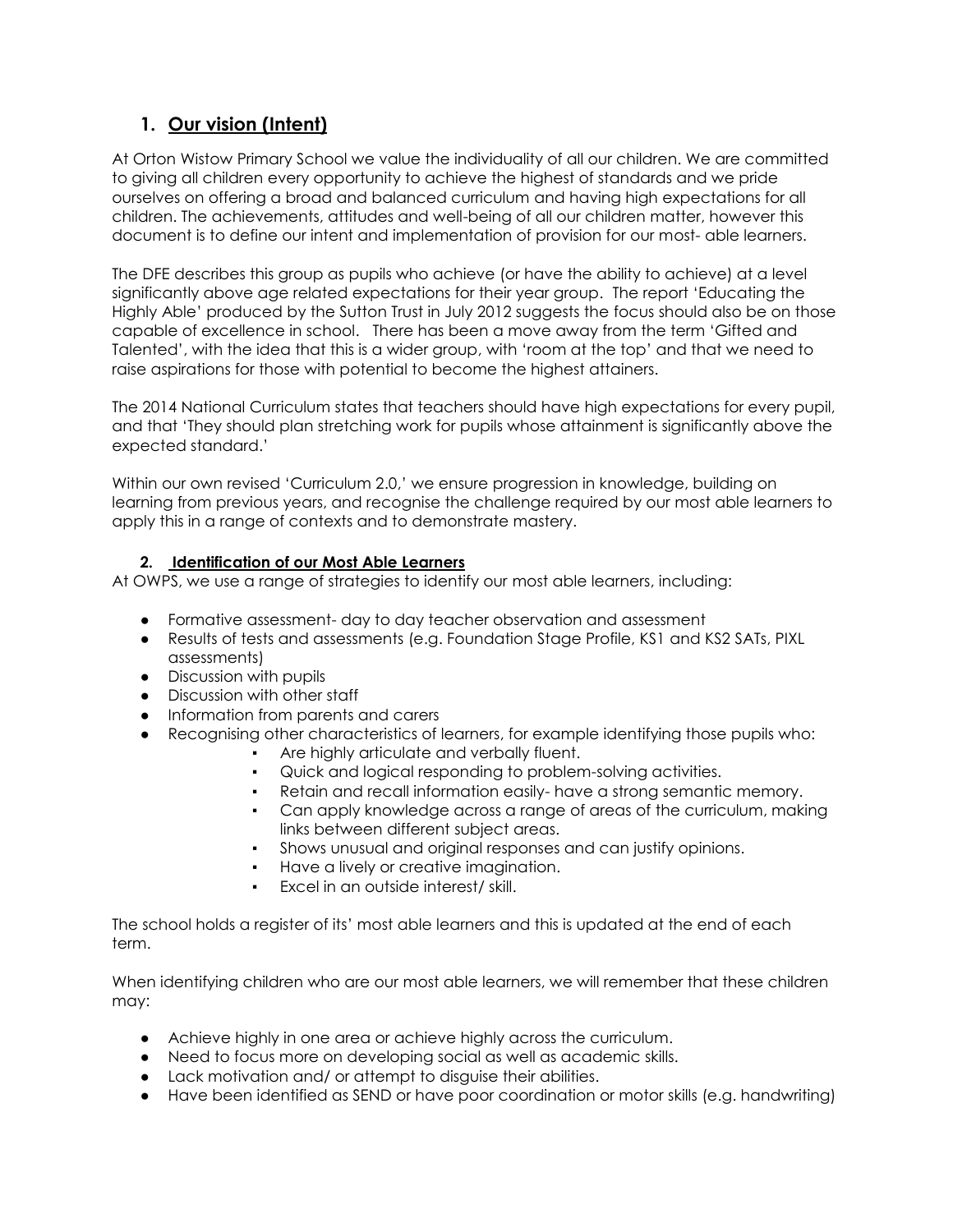- Speak English as an additional language.
- Be pupils in receipt of the Pupil Premium.
- Come from a variety of backgrounds.

#### **3. Teaching Approach (Implementation)**

The OWPS Curriculum 2.0 recognises the need for all children to develop a strong semantic knowledge, building on learning from previous years, and to be able to switch this knowledge between long term and working memory. Our curriculum considers the needs of the most able learners within the context of the whole school curriculum. We have focused clearly on the most important things that children need to learn and be able to do, in order to avoid overloading working memory and to secure long term knowledge and memory. Applying this secure knowledge and deeper understanding to a range of situations, activities and challenges demonstrates that our learners have achieved mastery and greater depth in this area. This is our aim for all learners, but especially so for our most able children.

Where the attainment of a child significantly exceeds the expected level of attainment in one or more subjects, or where they have been identified as having the potential to achieve GDS, a range of strategies may be employed, which include:

- 'Teaching to the top'- teachers have high expectations of all learners.
- Frequent revisiting of prior learning, giving opportunities for repetition, revision and deeper understanding, requiring learners to bring information from long term to working memory.
- Tightly focused lessons, with content matched to our carefully sequenced and progressive curriculum documents and knowledge organisers, with a focus on securing semantic rather than episodic memory.
- Challenging questioning which involves analysis, synthesis and evaluation.
- Providing tasks which require higher order and abstract thinking (e.g. handling ambiguity and paradox)
- Opportunity for tasks which require problem solving, enquiry, critical thinking, research skills and where appropriate, independent study.
- Setting tasks which require a mastery approach to learning.
- Tasks and assessment which encourage metacognition and talking about the learning process.
- Tasks and classroom management which encourage the use and development of independence and choice.
- Provision of activities to develop personal, as well as academic skills.
- Provision of leadership opportunities and, where possible, enrichment activities.
- Development of advanced language skills, to include an expectation of accurate and precise use of vocabulary.
- Provide opportunities for independent work and self-study
- Encourage learners to transfer knowledge and skills across the curriculum.
- Where possible, provide additional enrichment activities (for example most- able in PE meet with visiting athlete).

#### **4. Monitoring and assessment (Impact)**

The performance of our most able learners is assessed regularly, through both summative and formative assessments, and also through identification of other characteristics of most able